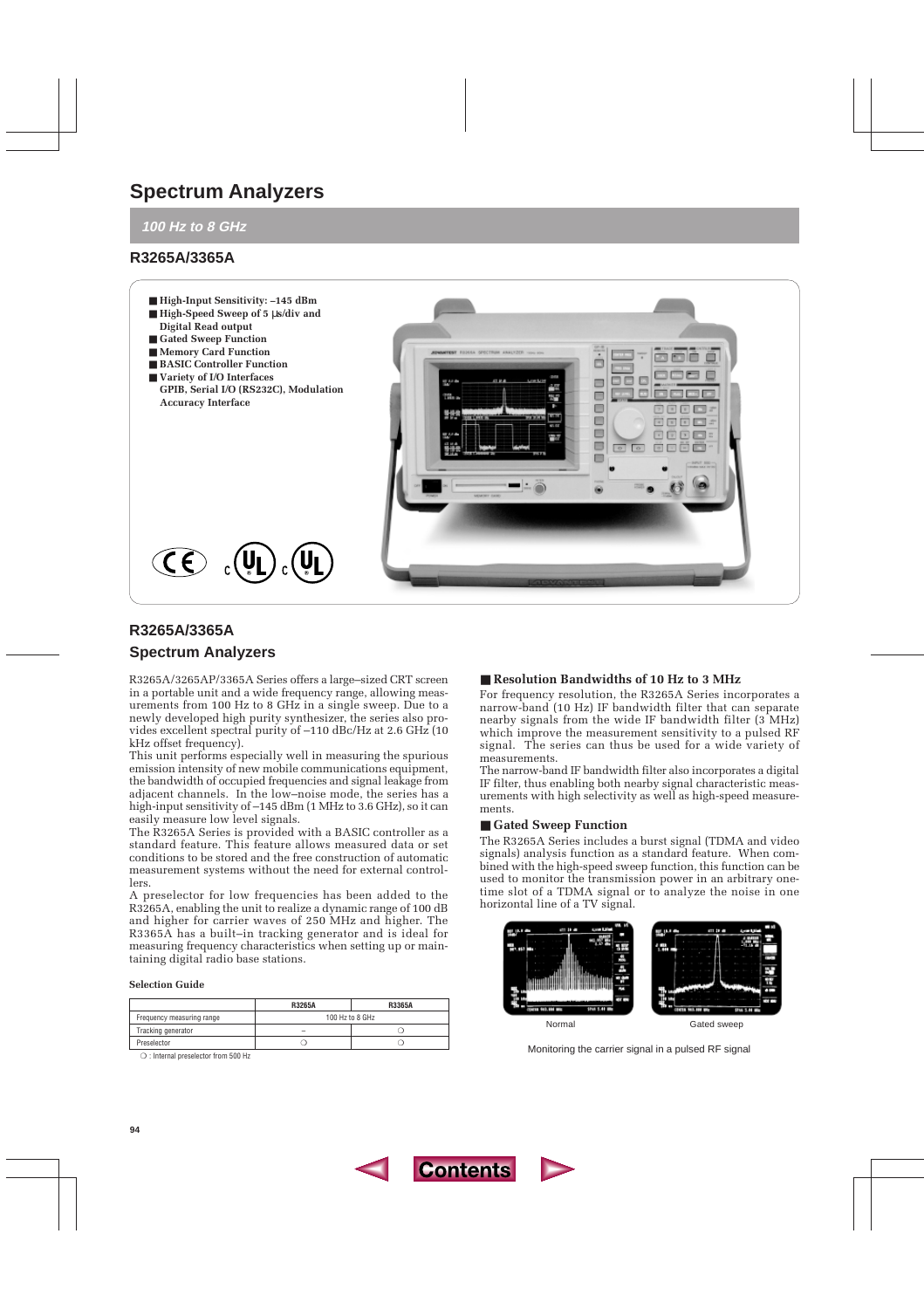# **Spectrum Analyzers**

**For Research and Development of the Next Generation of Mobile Communication Systems**

# **R3265A/3365A**

## ■ **High-Speed Sweep of 5** µ**s/div**

The R3265A Series uses a high-speed digitizer to perform highspeed sweeps of 5  $\mu$ s/div during zero span. This data can also be averaged using an averaging function. This function is ideally suited for monitoring the mean transmission power and duration of Time Division Multiple Access (TDMA) signals that are used in the Global System Mobile (GSM) digital car telephone system in Europe and in the next-generation of car telephone systems in Japan and the U.S.A. An arbitrary range can be expanded using a delayed sweep function.



## ■ **Power Sweep Function Ideal For Measuring Amplifier Linearity and Saturation Point (R3365A Only)**

The R3365A has a Power Sweep Function which sweeps the output level. This function has been made possible through a newly developed attenuator in the tracking generator output section which used a semiconductor switch. The level sweep with a 30 dB/0.1 dB step sweep range provides high precision measurements of amplifier input/output characteristics.



▲ Amplifier 1 dB gain compression point measurement ▲ Total power measurement of spread spectrum

### ■ Measurement of Occupied Bandwidths and Adjacent-**Channel Leakage Power**

By calculating the measured spectrum data, the R3265A Series can easily measure the occupied bandwidth of a radio transmission characteristic and the leakage power of an adjacent channel. A carrier frequency is also displayed when the occupied bandwidth is measured. The leakage power from an adjacent channel can be measured in a dynamic range of 70 dB (typical value) due to the excellent signal purity of the series.



### ■ **Full Range of Digital Radio Evaluation Functions**

In addition to its functions for doing burst signal analysis and measuring occupied bandwidth and adjacent channel leakage power, the R3265A Series has added a total power and average power measurement function and a quasi–analog display function. A built–in digital modulation analysis interface is also included, so that modulation accuracy can be easily measured just by connecting the R3541A/B Digital Modulation Analysis Unit (sold separately).

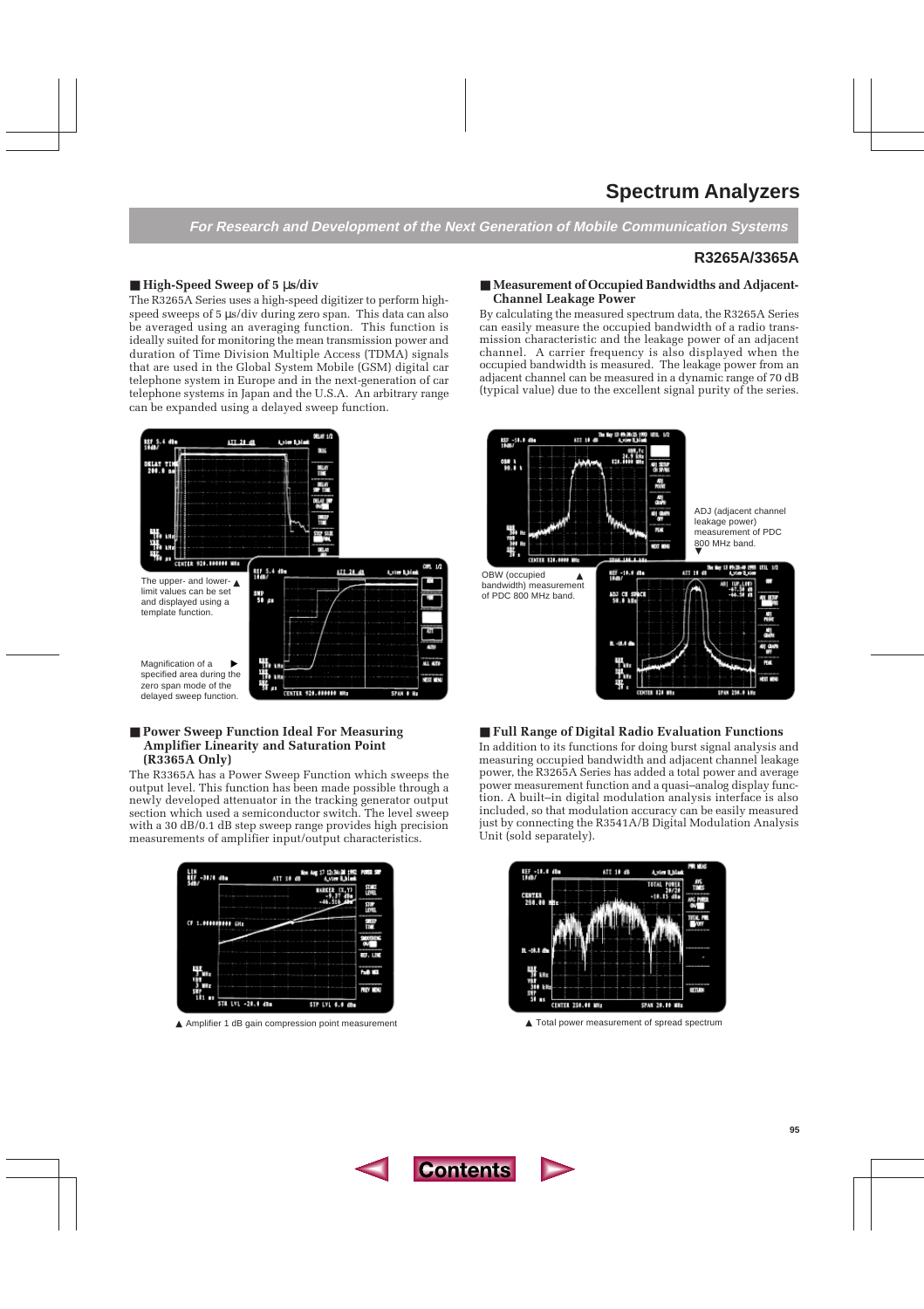## **100 Hz to 8 GHz**

# **R3265A/3365A** (Continued from previous page)

**Specifications**

#### **Frequency**

**Frequency range:** 100 Hz to 8 GHz

## **Frequency band**

| R3265A/3365A      |
|-------------------|
| 100 Hz to 3.6 GHz |
| 3.5 to 7.5 GHz    |
| 7.4 to 8 GHz      |

**Preselector:** 3.5 GHz to 8 GHz using YIG tuned preselector **Frequency readout accuracy (Start, Stop, CF, Marker):** ± (freq readout  $\times$  freq reference accuracy + span  $\times$  span accuracy + 0.15  $\times$ RBW + 10 Hz)

**Span accuracy:**  $\pm$  3% (span > 2 MHz),  $\pm$  5% (span  $\le$  2 MHz)

## **Count frequency marker**:

**Resolution:** 1 Hz to 1 kHz

**Count accuracy**  $(S/N \ge 25 dB): \pm$  **(marker freq**  $\times$  **freq reference**  $accuracy + 5 Hz + 1 LSD$ 

**Delta marker count accuracy :**  $\pm$  (delta marker freq  $\times$  freq reference accuracy + 10 Hz + 2 LSD)

**Frequency reference accuracy:**  $\pm 2 \times 10^{-8}$ /day,  $\pm 1 \times 10^{-7}$ /year,  $\pm 5 \times$ 10–9/day (Opt. 21)

**Frequency stability**:

**Residual FM (zero span):** <3 Hz/0.1s

**Drift (after warm up 1 hr.):** <2.5 kHz  $\times$  sweep time (minute)  $(50 \text{ kHz} < \text{span} \leq 2 \text{ MHz})$ <60Hz × sweep time (minute)  $(Span \leq 50 kHz)$ 

#### **Spectral purity**:

| Offset  | $f \leq 2.6$ GHz | $f > 2.6$ GHz |
|---------|------------------|---------------|
| 1 kHz   | $<-100$ dBc/Hz   | $<-95$ dBc/Hz |
| 10 kHz  | $<-110$ dBc/Hz   | <-108 dBc/Hz  |
| 20 kHz  | $<-110$ dBc/Hz   | <-108 dBc/Hz  |
| 100 kHz | <-114 dBc/Hz     | <-110 dBc/Hz  |

#### **Frequency span**:

- **Lin span:** Range: 200 Hz to 8 GHz, zero span
	- **Accuracy:**  $\pm$  3% (span > 2 MHz),  $\pm$  5% (span  $\le$  2 MHz)
- **Log span:** Range: 1 kHz to 1 GHz, 1, 2, 3 decades selected
- **Accuracy:**  $\pm$  (10% + stop freq  $\times$  0.1%)

#### **Resolution bandwidth (3dB)**:

**Range:** 10 Hz to 3 MHz 1, 3, 10 sequence

- **Accuracy:** ± 15% 100 Hz to 1 MHz, ± 25% 30 Hz (25°C ± 10°C), 3 MHz,  $\pm$  50% 10 Hz to 100 Hz (digital IF)
- **Bandwidth (6 dB):** 200 Hz, 9 kHz, 120 kHz, 1MHz (Accuracy  $10\%$

Conformed to CISPR standard

**Video bandwidth range:** 1 Hz to 3 MHz 1, 3, 10 sequence

#### **Amplitude**

**Amplitude range:** +30 dBm to average display noise level **Display range:**  $10 \times 10$  division graticule **Log:** 10, 5, 2, 1, 0.5, 0.2, 0.1 dB/div **Linear:** 10% of reference level/div **QP log:** 40 dB(5 dB/div) **Input attenuator range:** 0 to 70 dB (10 dB step) **Dynamic Range**

#### **Maximum dynamic range:**

**Distortion characteristic for 1 dB gain compression to noise level**:

| Frequency range    | R3265A/3365A                     |
|--------------------|----------------------------------|
| 200 MHz to 3.6 GHz | 132 dB $-$ 1.55 $\times$ f (GHz) |
| 10 MHz to 3.6 GHz  | 130 dB $-$ 1.55 $\times$ f (GHz) |

**Displayed average noise level:** 10 Hz RBW (digital IF), 0 dB input atten, 20 times avg.

| Frequency range                    | R3265A/3365A                       |
|------------------------------------|------------------------------------|
| 1 kHz                              | $-100$ dBm                         |
| $10$ kHz                           | $-110$ dBm                         |
| 100 kHz                            | $-111$ dBm                         |
| 1 MHz                              | $-135$ dBm                         |
| 10 MHz to 3.6 GHz                  | $-(140 - 1.55 \times f$ (GHz)) dBm |
| 10 MHz to 3.6 GHz (low noise mode) | $-(145 - 1.55 \times f$ (GHz)) dBm |
| 3.5 to 8 GHz                       | $-135$ dBm                         |

#### **Gain compression (1 dB)**:

| Frequency range | R3265A/3365A          |
|-----------------|-----------------------|
| $>10$ MHz       | –10 dBm (mixer level) |
| $>200$ MHz      | -8 dBm (mixer level)  |

#### **Spurious response:**

#### **Second harmonic distortion**

| R3265A/3365A | Reference input frequency range | Mixer level |
|--------------|---------------------------------|-------------|
| $<-70$ dBc   | 100 MHz to 1.8 GHz              | $-30$ dBm   |
| $<-60$ dBc   | 10 MHz to 1.8 GHz               | $-30$ dBm   |
| $<-100$ dBc  | $>1.75$ GHz                     | $-10$ dBm   |

#### **Third order intermodulation distortion**

| R3265A/3365A | Reference input frequency range | Mixer level |
|--------------|---------------------------------|-------------|
| $<-70$ dBc   | 200 MHz to 3.6 GHz              |             |
| $<-60$ dBc   | 10 MHz to 3.6 GHz               | $-30$ dBm   |
| $<-75$ dBc   | $>3.5$ GHz                      |             |

#### **Amplitude Accuracy**

#### **Frequency response**:

In band flatness (10 dB input atten)

| R3265A/3365A | Frequency range    |
|--------------|--------------------|
| $± 1.5$ dB   | 100 Hz to 3.6 GHz  |
| $+1.0$ dB    | 50 MHz to 2.6 GHz  |
| $+1.5$ dB    | 3.5 MHz to 7.5 GHz |
| $\pm$ 1.5 dB | 7.4 MHz to 8 GHz   |

**Additional uncertainty due to band switching:** ± 0.5 dB **Frequency response referenced to CAL signal (10 dB input atten):** ± 3 dB 100 Hz to 8 GHz

- **Calibrator accuracy:** –10 dBm ± 0.3 dB
- **IF gain uncertainty:** After automatic calibration
- $\lt t \pm 0.5$  dB (0 to  $-50$  dBm),  $\lt \pm 0.7$  dB (0 to  $-80$  dBm)
- **Scale fidelity** (After automatic calibration) **Log:** ± 0.2 /1 dB, ± 1 /10 dB, ± 1.5 /90 dB
	- **Linear:** ± 5% of reference level

**QP mode log:** ± 1.0 /30 dB, ± 2 /40 dB, ± 1.0 /40 dB (25°C ± 10°C)

**Input attenuator switching accuracy:** referenced to 10 dB, 20 to 70 dB switching

± 1.1 / 10 dB step, 2.0 dB max, 0 to 8 GHz

**Resolution bandwidth switching uncertainty**:

At reference RBW: 300 kHz, after automatic calibration

- $\leq \pm 0.3$  dB 100 Hz to 3 MHz
- $\leq \pm 1$  dB 30 Hz
- $\leq \pm 1.5$  dB 10 to 100 Hz (digital IF)
- **Pulse digitization uncertainty:** (pulse response mode PRF > 700/ sweep time) Peak to Peak
	- **Log:** 1.2 dB (RBW ≤ 1 MHz), 3 dB (RBW: 3 MHz)

**Linear:**  $4\%$  of ref level (RBW  $\leq 1$  MHz),  $12\%$  of ref level (RBW: 3 MHz)